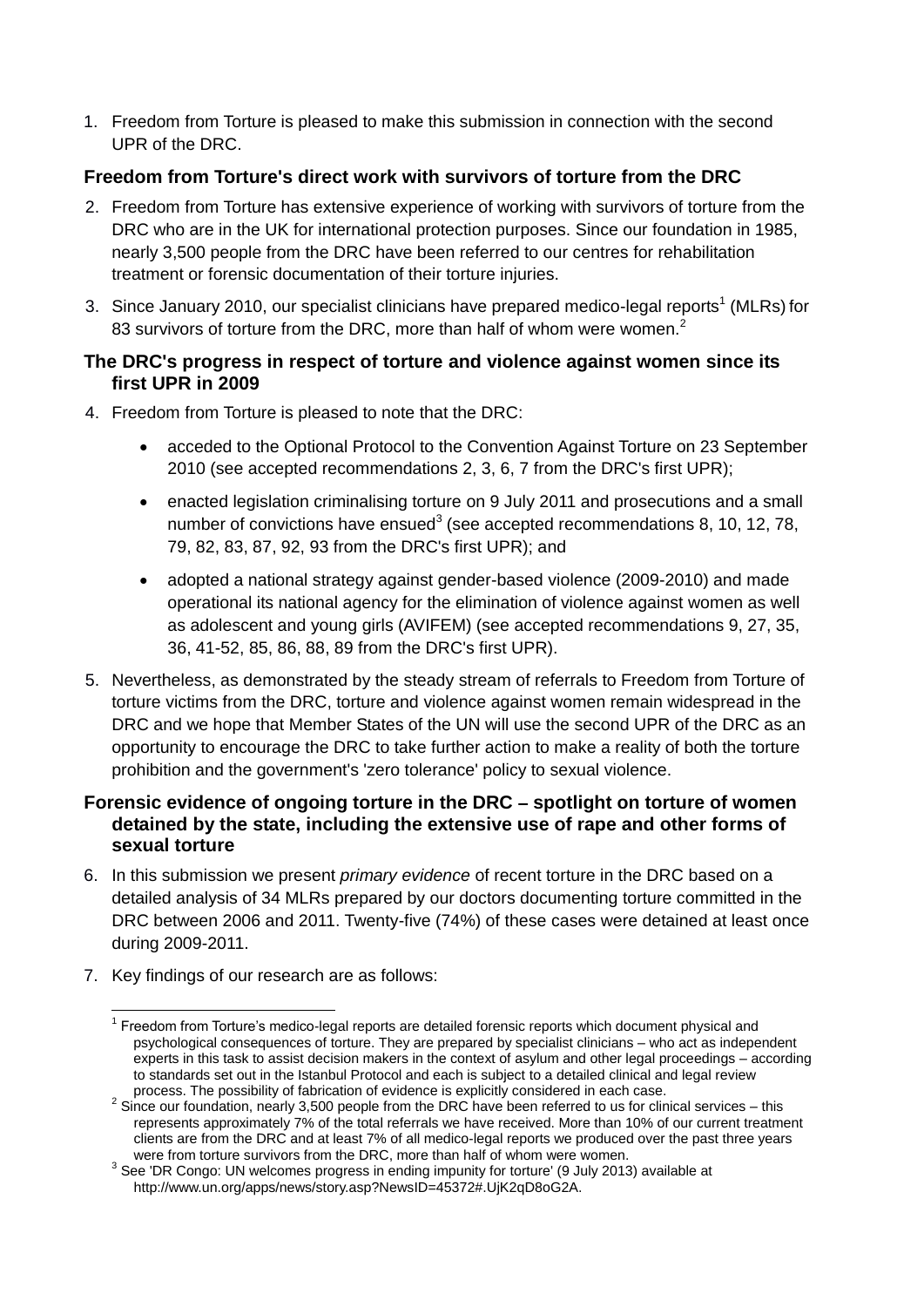#### Detention context

- 8. The vast majority of the women in our sample were detained in *non-conflict* contexts: 26 (76%) were resident in Kinshasa when they were detained (for all episodes), while three were resident in Bas-Congo and five in the eastern provinces (North Kivu 3 cases, Orientale and South Kivu one case each). Just over half of the arrests were from public locations, including eight at Kinshasa's airports, while in all other cases women were arrested from/ detained in their home or another private address.
- 9. Many suffered multiple detentions across the 34 cases there was a total of 60 detention episodes.
- 10. Thirty-two (94%) of the 34 women in our sample stated that they were detained (on all occasions) by *state* actors – mainly from the military, police or intelligence services.<sup>4</sup> There were no reported cases of detention by non-state forces or rebel groups, though in two cases the detaining authority was not known.
- 11. The majority of women were detained and tortured in formal or informal state security facilities (68%).<sup>5</sup> The others were detained and tortured by state forces in their home or other private residence. Five women were initially detained in a prison or other state detention facility before being taken to another unknown facility, where they continued to be interrogated and tortured.
- 12. The most common reason for detention was the political profile of the woman and/or her family member(s). Twenty women (59%) reported that they, a family member or members, or both were a member or supporter of a political organisation including the Movement for the Liberation of Congo, the Union for Democracy and Social Progress and/or APARECO. Three women reported supporting civil society organisations concerned with women's rights. Activities that led to the arrest of those detained for a political or dissident profile included taking part in demonstrations, distributing or being in possession of political materials, organising conferences and public speaking. Five were detained on account of perceived personal/family support for rebel groups.

### Identity of perpetrators

13. In most cases the rank or identity of the perpetrator was unknown, however five of the women detained in Kinshasa or Bas Congo described the perpetrator as a 'Chief', 'Major' or 'Commander' and in the eastern provinces one was described as 'the General'. Two women were also attacked by other detainees; one was raped and the other beaten by fellow

<sup>-</sup><sup>4</sup> Although the specific state force was not identified in all 60 detention episodes, of those 42 episodes where this information was given, 38% were detained by the Armed Forces of the DRC (FARDC) and 7% by the Office of Military Detection of Antipatriotic Activities (DEMIAP). Most other detentions were carried out by the Congolese National Police (PNC) (29%) or by the National Intelligence Agency (ANR) (21%). Two women reported being detained by the Republican Guard (GR) and the Directorate General of Migration (DGM).

<sup>&</sup>lt;sup>5</sup> In Kinshasa, named detention facilities included: 'Kinshasa Penitentiary and Re-education Centre' (CPRK), 'Kalamu prison', 'Kibomango camp' (GR), 'Camp Kokolo' (FARDC), the 'DEMIAP prison' and the 'SGA building' in Gombe (reportedly living quarters for soldiers). Named police facilities included the Kinshasa Provincial Inspectorate ('IPK), the 'police headquarters' (Quartier Général de la Police Nationale Congolaise - Direction de Kinshasa), as well as Gombe and Limite police stations. Those detained by intelligence services reported either being held in the 'ANR facility' (National Intelligence Agency) or in 'Kin Maziere', both in Kinshasa. In eastern DRC, named detention facilities included 'Munzenze prison' and 'Chien Mechant' prison, both in Goma and 'Ketel camp' in Kisangani. In Bas-Congo named detention facilities included 'Matadi prison', 'Luzumu prison' and 'Moloyi camp'.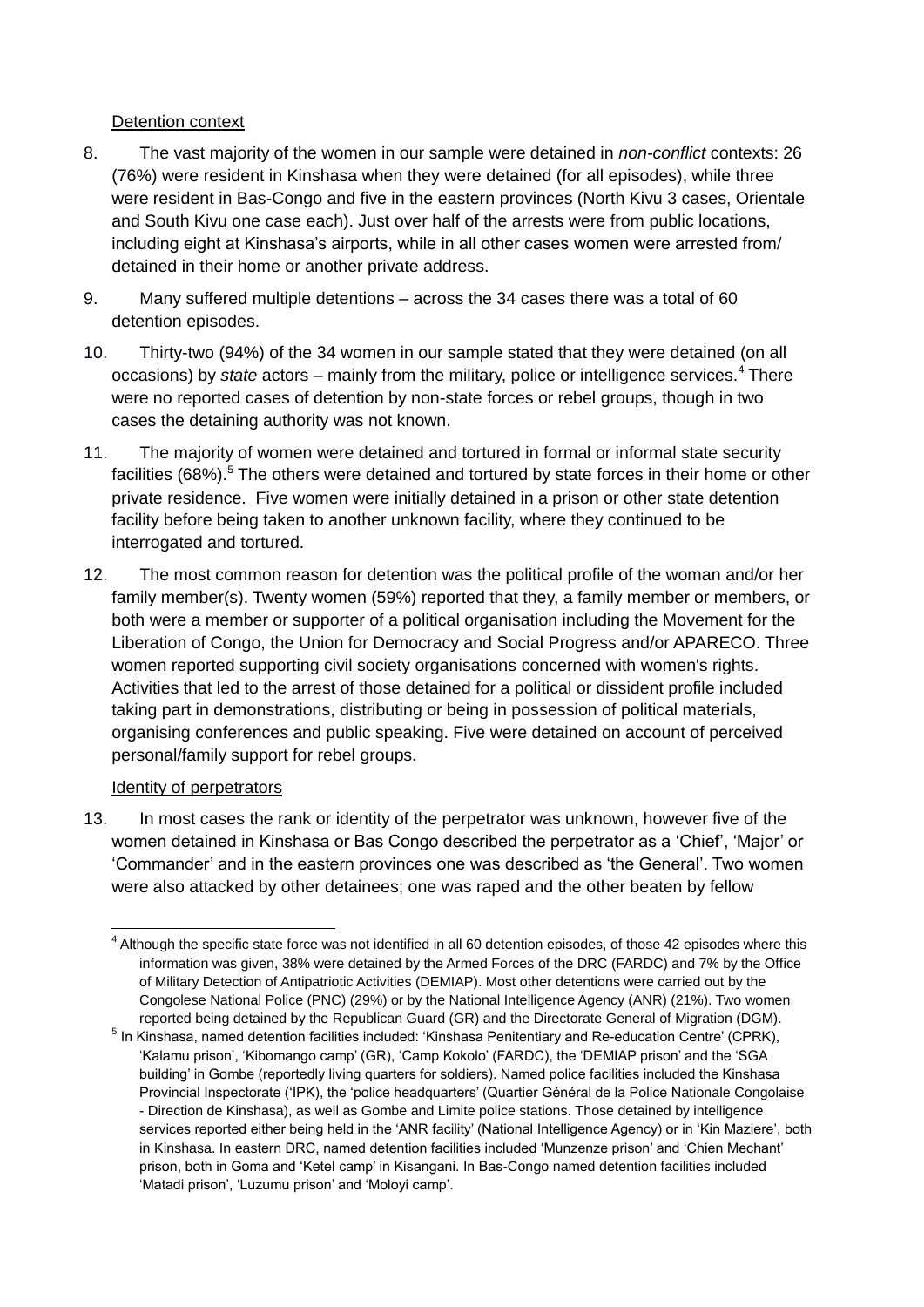detainees under the direction of guards. In six cases the perpetrator was not known because the woman was held in total darkness or because the perpetrators disguised their identity.

### Lack of due process rights

- 14. All 34 women appear to have been detained without due process and were tortured each time they were detained. According to the information available to Freedom from Torture, all were detained arbitrarily (without due process according to international human rights standards) and the vast majority were held *incommunicado*;
- 15. Of the 29 women detained 54 times in Kinshasa and Bas-Congo, only two were 'charged', 'convicted' and 'sentenced'. Of these, one was interrogated in front of a 'judge' in the prison and sentenced to three years imprisonment, though the charge is not known. The other received an unofficial hearing in the prison conducted by soldiers during which she was reportedly condemned to death. Neither reported access to legal counsel.
- 16. The majority of the 60 detention episodes lasted for three months or less. In nearly a quarter of the cases women reported being released from detention after the payment of a bribe.Ten others secured a conditional release, with conditions including that they would cease political activities. Almost a third reported escaping from detention with or without assistance, while a few were released without explanation.

#### Detention conditions

- 17. Detention conditions were reported in most cases to be extremely poor including lack of space, over-crowding, mixed gender cells**,** unhygienic and harsh conditions. The majority of women reported poor quality, inadequate food and infrequent and insufficient access to water. One woman was told by guards that she could only have drinking water in exchange for sex; when she refused she was then raped. Another reported being given urine instead of water to drink. Seven women said that that they received no food or water at all during their detention.
- 18. Most women received no medical treatment while in detention, despite the injuries they sustained during torture. Four reported being transferred to hospital from detention; one woman was treated in the prison clinic and another was visited by a doctor in prison.

#### Forensic evidence of torture

- 19. Methods of physical torture forensically documented by our doctors included: blunt force trauma such as beating, whipping and assault in all cases (100%); **rape (often multiple) in all but one case (97%)** as well as other forms of sexual torture including molestation, violence to genitals and/or penetration with an instrument; burning (53%); and various forms of psychological and environmental torture.
- 20. Many reported more than one form of sexual torture, multiple perpetrators and multiple incidences throughout the time they were detained. Of those detained more than once, the majority suffered sexual torture including rape each time. Many women reported severe violence during rape, including being forcibly restrained, beaten and/or stabbed if they resisted. Over half of the women experienced gang rape, involving from three to ten men at a time.
- 21. All 34 cases (100%) had symptoms of Post-Traumatic Stress Disorder (PTSD) related to their history of torture in detention. Of these, 56% were recorded as having symptoms reaching the diagnostic threshold according to the ICD-10 Classification of Mental and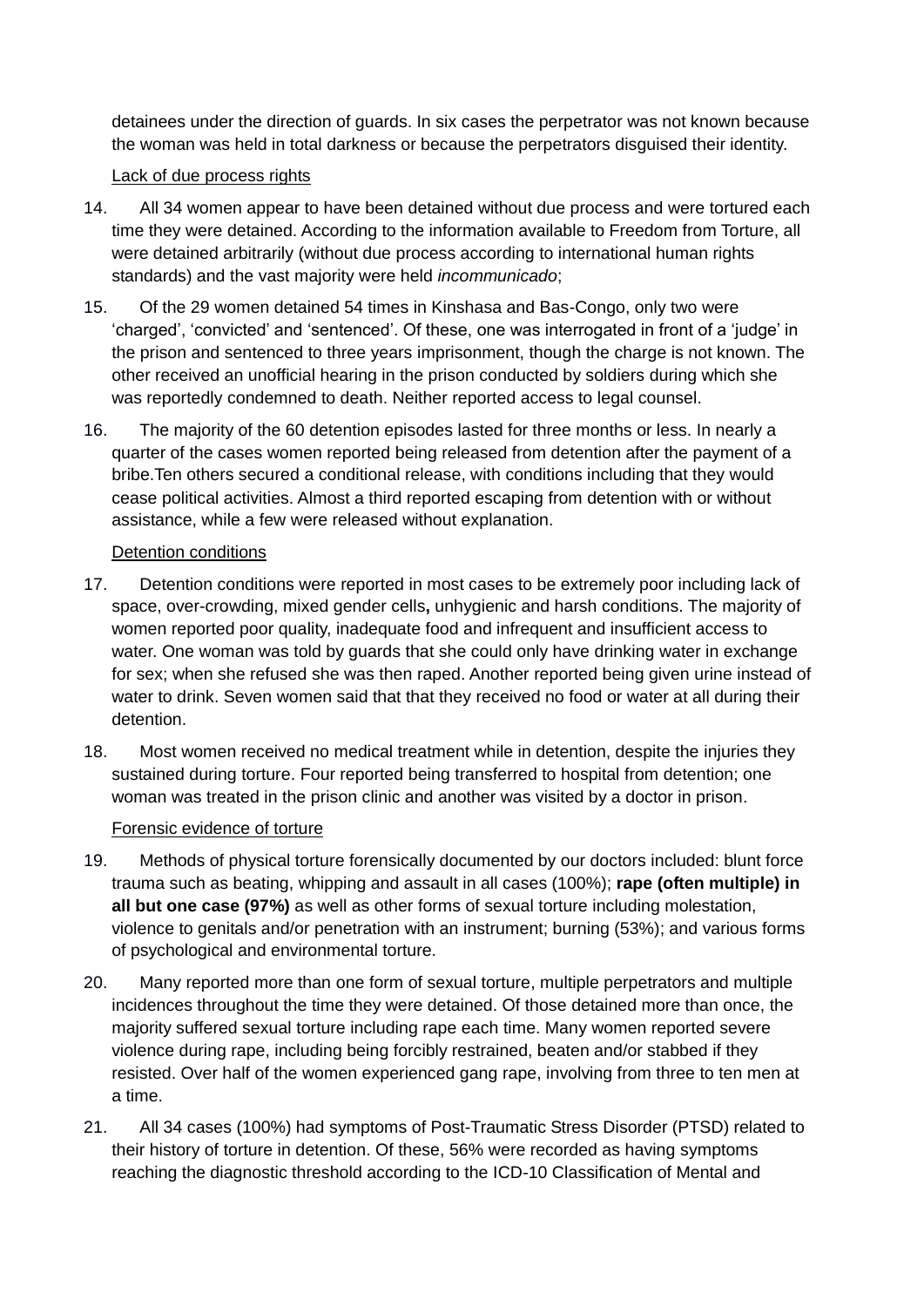Behavioural Disorders.<sup>6</sup> In addition, ongoing symptoms of depression directly related to the history of detention and torture were reported by 91% of cases, of which 56% reached the diagnostic threshold for depression. Twenty women reported ideas of self-harm or suicide, persistent in some cases, while two had self-harmed or attempted suicide.

#### Lack of access to treatment

22. Only thirteen women reported receiving treatment in the DRC for physical injuries or symptoms associated with torture in detention. Only four of these reported receiving treatment for physical injuries or symptoms due to rape. Some who did not seek medical attention attributed this to the shame surrounding rape and fear of being discovered by the authorities. None of the 34 women received treatment for psychological symptoms due to rape and only one for torture-related psychological symptoms whilst in the DRC.

# **Significance of Freedom from Torture's evidence for the second UPR of the DRC**

23. At the UN, the DRC often presents violence against women as a problem primarily associated with the conflict in Eastern DRC and attributes it to non-state actors. It tends to downplay violence against women committed by state actors, including in non-conflict contexts. For example, in its recent combined sixth and seventh periodic report to the Committee on the Elimination of Discrimination Against Women (CEDAW), the DRC attributed sexual violence in *conflict contexts* to practices *'imposed by foreign armed groups*' 7 and limited discussion of violence against women in *non-conflict contexts* to sexual and domestic violence committed in the private sphere and other societal contexts.<sup>8</sup>

24. Freedom from Torture's forensic evidence demonstrates, among other things, that:

- Torture as a form of violence against women continues in the DRC despite initiatives including a national strategy and national agency focused on eliminating violence against women and girls, a new law criminalising torture, and the government's efforts to combat impunity.
- Violence against women in the DRC includes torture of women who are targeted by state actors including the military, police and intelligence services on account of their own or family members' political activity; and
- Sexual forms of torture continue to be practised against women by state actors in both non-conflict and conflict contexts – 33 of the 34 women in our sample (97%) disclosed rape and other sexual forms of torture.
- 25. Further action is therefore required to implement relevant accepted recommendations from the DRC's first UPR including recommendations 41-52.
- 26. **Freedom from Torture hopes that OHCHR will draw on our submission to recognise** in the section on 'Right to life, liberty and security of the person' of its summary of information from relevant stakeholders that:

**(a) Violence against women in the DRC includes (i) torture of women including rape and other forms of sexual torture (ii) for political reasons (iii) by state actors (iv) in non-conflict areas;** 

 $\overline{a}$ 

<sup>6</sup> World Health Organisation*, The ICD-10 Classification of Mental and Behavioural Disorders* (Geneva 1994).

<sup>&</sup>lt;sup>7</sup> CEDAW/C/COD/6-7 at p. 23.

<sup>8</sup> *Ibid.*, p. 22.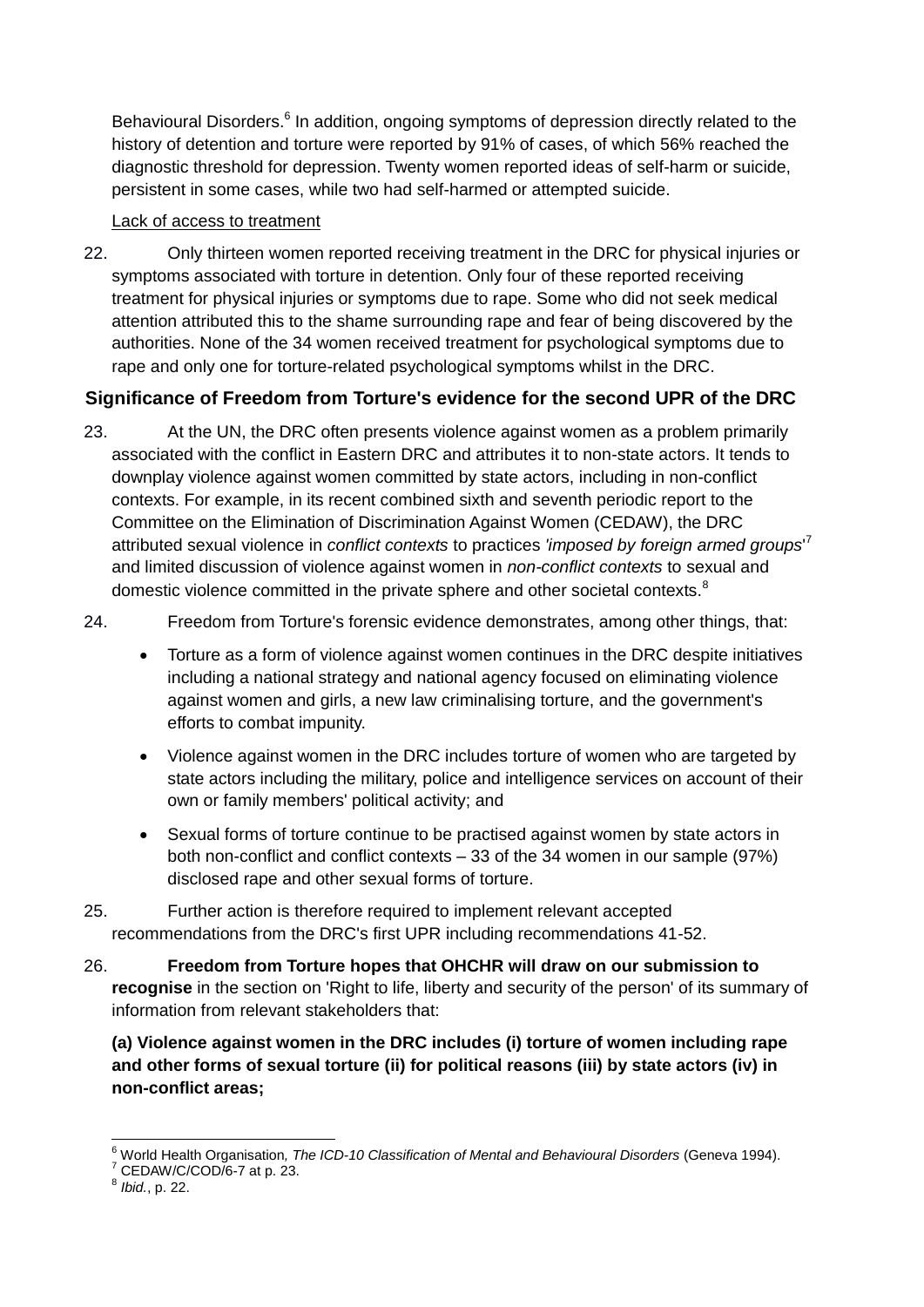**(b) Many women detainees in the DRC are denied due process rights, subjected to extremely poor detention conditions including mixed gender cells, over-crowding and inadequate access to food and water, and denied access to medical treatment including for injuries sustained during torture.**

# **Recommendations**

- 27. Freedom from Torture makes the following recommendations to the DRC in the context of its second UPR and in light of relevant accepted recommendations from its first UPR:
	- Take further measures to prevent torture including sexual torture as a form of violence against women including by taking vigorous steps to ensure that: all women detained in the DRC have access to justice including due process and to appropriate health care; detention conditions comply with the UN Minimum Rules for the Treatment of Prisoners including the segregation of women from men; all women victims of torture have access to remedies including compensation and rehabilitation; and impunity for perpetrators is brought to an immediate end.
	- Following its accession to **OPCAT** in 2010, comply with Articles 3 and 17 of the treaty and establish or designate a national body for the prevention of torture and ill-treatment at the domestic level and welcome a visit as soon as possible from the Subcommittee on Prevention of Torture in accordance with Article 12 of the treaty;
	- Submit without any further delay its next periodic report (consolidated second to fourth) to the **Committee Against Torture** (CAT) – this report is now more than four years overdue – and ensure that it responds to the List of Issues prior to submission of report transmitted by CAT to the DRC in March 2009<sup>9</sup>;
	- Implement the recommendations of **CEDAW** following its recent examination of the DRC, and in particular the recommendations to:

*'ensure the effective implementation, including through the provision of sufficient resources, of the 2006 Law on Sexual Violence, the 2009-2013 National Strategy to combat gender-based violence, and the "zero tolerance policy"';*

*'prosecute all acts of violence against women upon complaint by the victim or ex officio, and adequately punish perpetrators, including when perpetrators are members of the Congolese National Police; ensure that judicial decisions are executed, including that those convicted serve mandated sentences and that compensations are paid;*

*'Provide compensation as well as assistance and rehabilitation to victims of violence through the setting up of a comprehensive care system for victims of gender-based violence, including measures to provide them with free legal aid, medical and psychological support, as well as shelters, counselling and rehabilitation services throughout the territory of the State party'; and*

*'Prevent violence against ... women in detention, and prosecute and punish perpetrators of such violence, including when they are members of the Congolese* 

<sup>-</sup><sup>9</sup> CAT/C/DRC/Q/2.